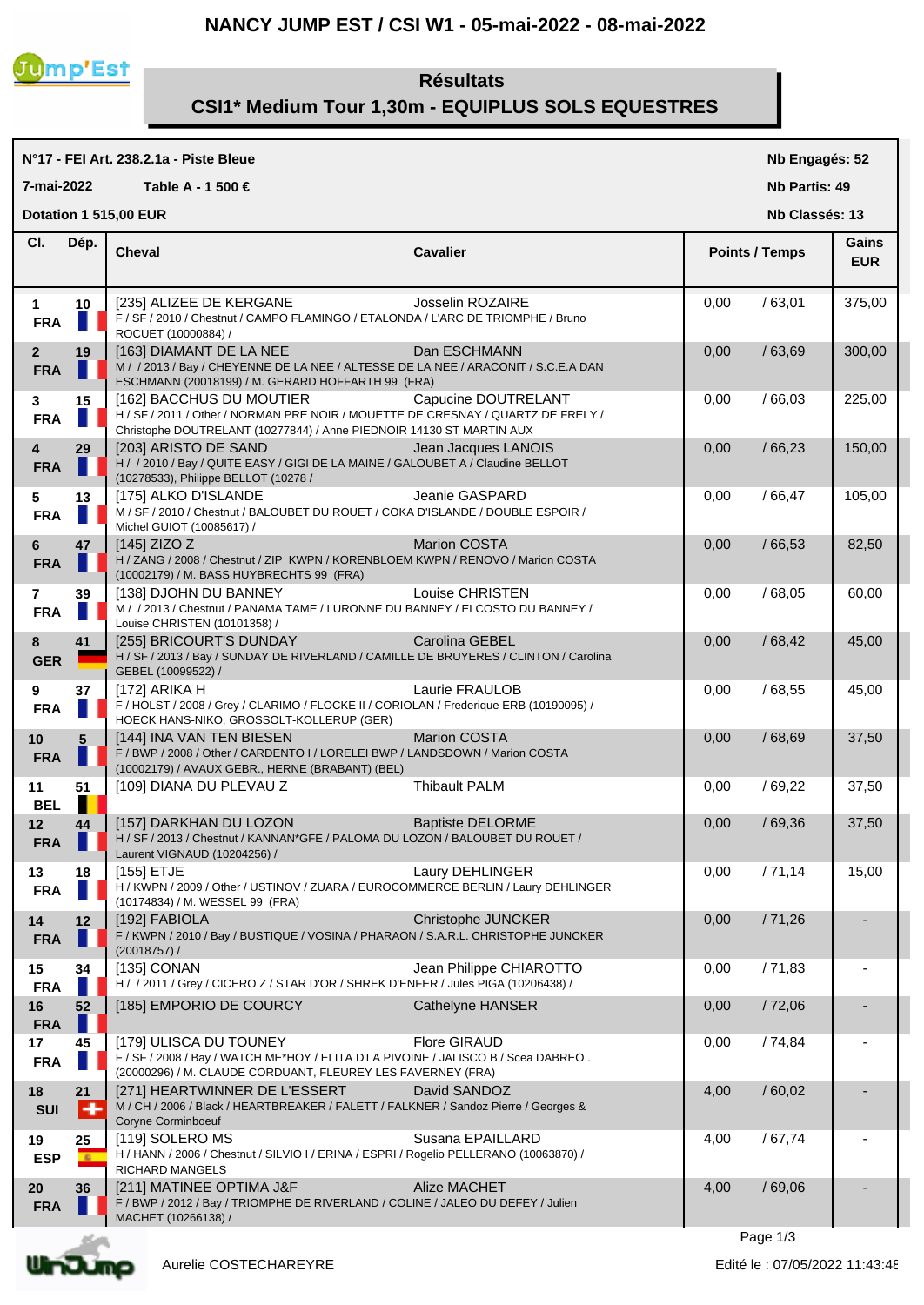## **N°17 - FEI Art. 238.2.1a - Piste Bleue**

**7-mai-2022 Table A - 1 500 €**

**Nb Engagés: 52**

**Nb Partis: 49 Nb Classés: 13** 

**Dotation 1 515,00 EUR** 

| CI.                           | Dép.                       | <b>Cheval</b><br><b>Cavalier</b>                                                                                                                                                                          | <b>Points / Temps</b> |         | Gains<br><b>EUR</b> |  |
|-------------------------------|----------------------------|-----------------------------------------------------------------------------------------------------------------------------------------------------------------------------------------------------------|-----------------------|---------|---------------------|--|
| 21<br><b>FRA</b>              | 49                         | [240] MAS QUE NADA<br>Fabien RULQUIN<br>H / SCSL / 2011 / Bay / MARLON / GLORETTE / GRANDEUR / S.A.R.L. NANCY CHEVAL<br>(20002248) / MME MONIQUE KOHL SOISSON 99 (FRA)                                    | 4,00                  | /69,61  |                     |  |
| 22<br><b>GER</b>              | $\mathbf{1}$               | [256] FARABIOLGA<br>Carolina GEBEL<br>F / KWPN / 2010 / Bay / NUMERO UNO / BIOLGA / PACIFIC / Carolina GEBEL (10099522) / N J H<br>van der Meer                                                           | 4,00                  | /69,77  |                     |  |
| 23<br><b>GER</b>              | 33                         | Tobias GÖPPERT<br>[257] CASSANDRA<br>F / BAD-WÜ / 2011 / Chestnut / CHANGING WINDS / LIFE STYLE / FREIHERR / Alisa HUSCHLE<br>(10260834) / Frieder Homberger                                              | 4,00                  | /70,22  |                     |  |
| 24<br><b>FRA</b>              | 35                         | [219] UTOPIE DU TRIMBOLOT<br><b>Stephane MEYER</b><br>F / SF / 2008 / Bay / JAGUAR MAIL / JOLIE DU TRIMBOLOT / QUEL TYPE D'ELLE / Charlotte<br>TEMPE (10109936) / M. BERNARD RAJOIE, GIGNEY (FRA)         | 4,00                  | / 70,65 |                     |  |
| 25<br><b>FRA</b>              | 38                         | Marie DIVERRES<br>[161] VAS Y TOI<br>H / AA / 2009 / Bay / SUBOTICA PS / GRENN DAY AA / RIF DU CROCQ / E.A.R.L. HUGO<br>BREUL (20018997) / Philippe Raphael LEGAULT 62870 GOUY ST ANDRE (FRA              | 4,00                  | /71,42  |                     |  |
| 26<br><b>FRA</b>              | 23                         | [248] VAMPYR DES RUNES<br>Severine URIBE<br>M / SF / 2009 / Bay / POOR BOY / BYGUINE DES PTIOUS / KISSOVO / Jean Marie<br>LETOURNEAU (10163382), Severine URIBE ( / Severine URIBE 73420 VOGLANS (FRA     | 4,00                  | /71,54  |                     |  |
| 27<br>SUI                     | 22<br>$\ddot{\phantom{1}}$ | [267] JOINT VENTURE TN<br>Ines BRUTTIN<br>F / / 2014 / Chestnut / KANNAN / FLEUR VAN DE NOORDHEUVEL / HEARTBREAKER / Brigitte<br>NEFTEL (10227589), Frederic NEFTEL (10227 /                              | 4,00                  | /72,31  |                     |  |
| 28<br><b>FRA</b>              | 4                          | [180] VOYOU DU BOBOIS<br><b>Flore GIRAUD</b><br>H / SF / 2009 / Bay / CALVARO F.C. / DANSE DE NOUVOLIEU / TRESOR DE CHEUX / Scea<br>DABREO . (20000296) / Dominique VIX 67330 NEUWILLER LES SAVERNE (FRA) | 4,00                  | /72,54  |                     |  |
| 29<br><b>FRA</b>              | $\mathbf 2$                | [230] CAPUCINE DE FLEURY<br><b>Elodie POMARET</b><br>F / / 2012 / Other / KANNAN / KINASE DE VESQUERIE / ROSIRE / Elodie POMARET (10023240),<br>Jacques HELMLINGER (100 /                                 | 4,00                  | / 74,55 |                     |  |
| 30<br><b>FRA</b>              | 20                         | [196] BURGS ROSES<br>Jeanne LACROIX<br>M / KWPN / 2006 / Bay / MONTENDER / VIOLITA / RIVERMAN / Franck LACROIX (10174287) /<br>H.W.M. VAN DE BURG, BLEISWIJK (NED)                                        | 4,00                  | /74,65  |                     |  |
| 31<br><b>BEL</b>              | 43                         | Stephanie D'ANDRIMONT<br>[105] DUBAI DE RIVERLAND<br>H / SF / 2013 / Chestnut / QLASSIC BOIS MARGOT / QUESTION DE KERSER / JAGUAR MAIL /<br>SDA STables SRL (20016956) / S.C.E.A. Riverland               | 4,00                  | /74,94  |                     |  |
| 32 <sub>2</sub><br><b>FRA</b> | 3                          | [158] KITTY DE L'OTHAIN Z<br><b>Baptiste DELORME</b><br>F / / 2015 / Bay / KANNAN / NEW EVE DU MOULIN / QUIDAM DE REVEL / Baptiste DELORME<br>(10067430), Christian MOREL (1000 /                         | 4,00                  | /75,39  |                     |  |
| 33<br><b>FRA</b>              | 27                         | [121] DAVINA DU LUNAIN<br><b>Elodie BARRER</b><br>F / SF / 2013 / Bay / R'BUS / NINA DU LUNAIN / QUICK STAR / Mya MOUARAKI (10233943) /<br>S.n.c. HARAS DE VILLERS 60600 ERQUERY (FRA)                    | 4,00                  | / 75,84 |                     |  |
| 34<br><b>FRA</b>              | 26                         | [140] ROVER DES FORETS<br>Laure COGHE<br>M / SF / 2005 / Bay / QUITE EASY / FLOWER DES FORETS / REVE D'ELLE / Fabrice PARIS<br>(10001274), Guy PARIS (10163521) / M. FABRICE PARIS, M. GUY PARIS, C       | 4,00                  | 111,23  |                     |  |
| 35<br><b>BEL</b>              | 7                          | [103] CASPERELLI<br>Stephanie D'ANDRIMONT<br>H / / 2005 / Bay / COOPERIT / KERRIE'S WALK / CELESTIAL DANCER / Stephanie<br>D'ANDRIMONT (10005507) /                                                       | 4,00                  | /77,54  |                     |  |
| 36<br><b>COL</b>              | 11                         | [116] CASPER 346<br>Farid Alejandro HERNANDEZ<br><b>HERRERA</b><br>H / KWPN / 2007 / / VLEUT / ZAOLA / BALOU DU ROUET Z / Rivet Elisabeth /                                                               | 5,00                  | / 82,93 |                     |  |
| 37<br><b>FRA</b>              | 48                         | [238] BILLE EN TETE<br>Eugenie RULQUIN<br>F / SF / 2011 / Chestnut / NORTON D'EOLE / O'VIVE / FUSAIN DU DEFEY*HN / ECURIE DE LA<br>VERRERIE /                                                             | 8,00                  | /68,97  |                     |  |
| 38<br><b>LUX</b>              | 31                         | [263] VERONA Z<br><b>Mick VALES</b><br>F / ZANG / 2009 / Bay / / / / Lefebvre Angie / Kirsch Jean                                                                                                         | 8,00                  | /70,01  |                     |  |
| 39<br><b>FRA</b>              | 50                         | [169] DEESSE DU LANDEY<br>Louise FRANTZ<br>F / / 2013 / Bay / EPSOM GESMERAY / HISTOIRE DU LANDEY / SOCRATE DE CHIVRE / Louise<br>FRANTZ (10095001) /                                                     | 8,00                  | /70,50  |                     |  |
| 40<br><b>FRA</b>              | 8                          | [120] BALOU DU BOIS<br>Anaelle BADER<br>H / SF / 2011 / Bay / NIAGARA D'ELLE / FLICKA DU BOIS / TU VIENS DORVAL / Nathalie BADER<br>(10274046) / Alain GOFFINET 50800 STE CECILE (FRA)                    | 8,00                  | /70,59  |                     |  |
| 41<br><b>FRA</b>              | 16                         | [176] ESMARA NOUVOLIEU<br>Marlene GASPARD<br>F / SF / 2014 / Bay / L'ARC DE TRIOMPHE*BOIS MARGOT / ISARA DE BADON / NIDOR<br>PLATIERE / Jeanie GASPARD (10036040), Jean Michel GASPARD (10 /              | 8,00                  | /71,10  |                     |  |
| 42<br><b>FRA</b>              | 17                         | [150] BILL CLINTON<br>Coralie DE COLIGNY<br>M / ISH / 2013 / Grey / CLINTON / CAPPERCULLEN CRUISE / CRUISING / SC PL FINANCES<br>$(20004670)$ /                                                           | 8,00                  | /71,50  |                     |  |